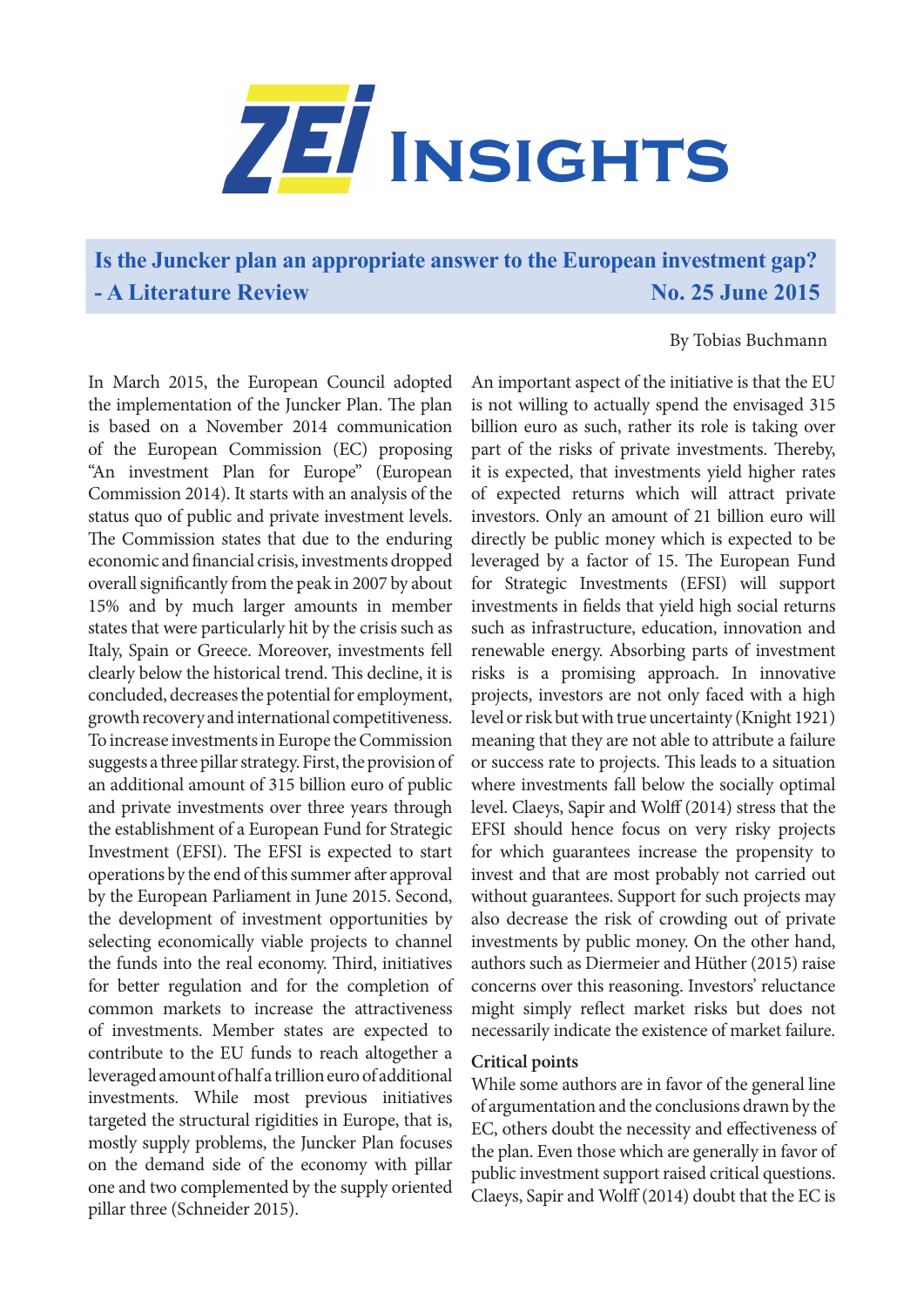able to quantify the exact shortfall of investments which could be much larger than 100 billion euro per year. On the other hand, Gros (2014) questions the existence or at least the relevance of an investment gap since, it is argued, an ageing society and decreasing populations require less infrastructure. Also, investment in 2007 which is the benchmark of the EC's analysis were driven by construction activities which created an investment bubble (Diermeier and Hüther 2015).

In the second pillar, an EU Task Force on Investment has been implemented to identify projects that fulfill certain criteria and to address potential barriers to investment. Member states have been asked to present project ideas. By December 2014 already 2000 projects worth 1.3 trillion euro have been identified. The question is, which regions will receive most of the funds. From an investors perspective factors such as political stability will be taken into account. This will favor countries that are performing comparatively better and hence have less need for support. It is explicitly stipulated that "there should be no thematic or geographic pre-allocations, in order to guarantee that projects are chosen on their merits and maximize the added value of the Fund". Countries that face the strongest fiscal constraints might not be able to invest in additional projects due to strict economic governance rules, while those that have the freedom to invest more are not willing to spend more (Schneider 2015). Even worse, countries which have the strongest need for additional investments are the ones which are often the least efficient in implementing projects (Diermeier and Hüther 2015).

A further challenge relates to the selection of projects that will receive funding. It refers to Hayek's "pretence of knowledge" argument claiming that governmental intervention can make things worse. Member states may try to lobby to channel funds into their own economy which may lead to suboptimal investment. Moreover, the regions most severely hit may not receive enough funds due to institutional deficiencies (Zuleeg 2014) even though (neoclassical) theory suggests that such regions which have a relatively low capital endowment are most attractive for capital investment which yields a high rate of return, triggering a convergence process. Related is the question to what extent EU money and guarantees generates additional

investments and to what extent private investment is replaced by public money, that is to what extent can we expect crowding-out effects. The answer to this question depends on whether firms or regions treat additional public funding as a complement or as a substitute to their own funds (David, Hall and Toole 2000). It is foreseen that the EFSI acts to complement existing policies such as Horizion 2020 for research, development and innovation. It is expected that member states may propose projects for funding that would not have received national funding. However, some of the EFSI's money comes from reshuffling EU money planned to be invested in other projects for growth and development, it is therefore not additional (Zuleeg 2014). Diermeier and Hüther (2015) question to what extent market forces do not work properly which would legitimize an intervention. Schneider (2015) argues that public investment will not crowd out private investments as compared to increased government spending. On the contrary, it can encourage private investments having a crowdingin effect. Moreover, since nominal interest rates set by the ECB are close to zero, the stimulating characteristic of monetary policy is very limited. This situation is also known as a liquidity trap where stimulating fiscal policy measures will not raise interest rates, thus not causing private investments to fall. An Investment Committee, which will consist of independent experts and which is accountable to the Steering Board, will be in charge of the actual project selection. This Committee must ensure that public support does not crowd out private investments and that projects are selected which support structural changes in Europe. The Committee must moreover be capable of selecting projects that would not have been started without the Commission's plan.

The third pillar is better regulation and structural reforms, which has strong potential for long term recovery if applied in a coherent way. Planned measures encompass an Energy Union and the Digital Single Market. So far, it is open to what extent concrete policies in this field will be implemented.

## **Conclusions**

Investments are an easy target for politicians looking for possibilities to cut budgets since such measures do not harm any strong interest groups (Schneider 2015). As many EU countries are bound by strong fiscal constraints, it seems to be a good